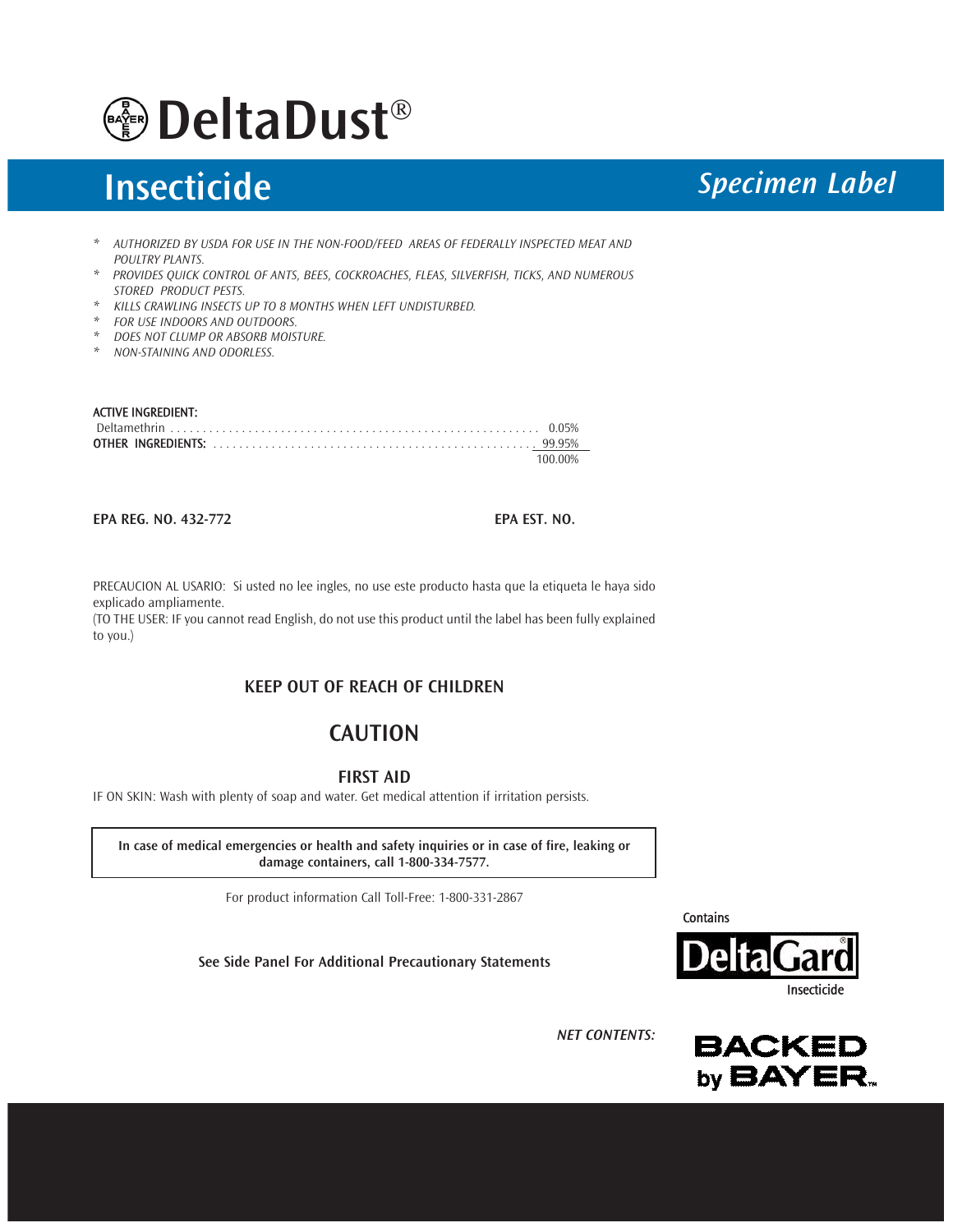# PRECAUTIONARY STATEMENTS

#### Hazards To Humans & Domestic Animals **CAUTION**

May be harmful if absorbed through skin. Avoid contact with skin, eyes or clothing. Wash thoroughly with soap and water after handling.

### Environmental Hazards

This product is extremely toxic to fish and aquatic invertebrates. Do not apply directly to water, to areas where surface water is present or to intertidal areas below the mean high water mark. Use with care when applying in areas adjacent to any body of water. Do not contaminate water when disposing of equipment washwater.

### DIRECTIONS FOR USE

It is a violation of Federal Law to use this product in a manner inconsistent with its labeling.

IMPORTANT: Read the entire Directions for Use, Precautions and Disclaimer of Warranties before using this product.

#### STORAGE AND DISPOSAL

Do not contaminate water, feed or food by storage or disposal. Storage: Store product in original container in a cool, dry, locked place out of reach of children.

Pesticide Disposal: Wastes resulting from the use of this product may be disposed of on site or at an approved waste disposal facility.

Container Disposal: Triple rinse (or equivalent) then offer for recycling or reconditioning, or puncture and dispose of in a sanitary landfill, or by other approved State and local procedures. Container Disposal: (For Homeowner) Do not reuse empty containers. If empty: Do not reuse this container. Place in trash or offer for recycling if available. If partly filled: Call your local solid waste agency or 1-800-CLEANUP for disposal instructions. Never place unused product down an indoor or outdoor drain.

Containers larger than one pound may not be used or stored in food handling establishments.

Not for use on plants being grown for sale or other commercial use, or for commercial seed production, or for research purposes. For use on plants intended for aesthetic purposes or climatic modification and being grown in interior plantscapes, ornamental gardens or parks, or on golf courses or lawns and grounds.

DeltaDust is a ready-to-use insecticide dust which exhibits effective knockdown and residual control against the pests listed when used according to label directions.

DeltaDust can be used for residual pest control (non-food/feed areas only) in and on buildings and structures and their immediate surroundings. Do not use in aircraft cabins. Permitted areas of use include but are not limited to:

\*aircraft \*animal quarters/kennels \*apartment buildings \*buses \*food/feed manufacturing, processing and service establishments \*greenhouses (non-commercial) \*grocery stores and supermarkets \*hospitals \*hotels/motels

\*industrial buildings and installations \*laboratories \*mausoleums \*mobile homes and recreational vehicles \*nursing homes/day care centers \*rail cars \*restaurants \*schools \*sewers and underground tunnels \*stores and institutions \*telecommunication conduits \*theaters \*trucks and trailers \*utility vaults and conduits \*vessels \*warehouses \*zoos

DeltaDust is intended for applications with hand or power duster (Actisol® DPA or similar equipment), with a paint brush or by other suitable means, to hiding and runway areas and other places where insects are found.

In living areas, make applications in such a manner as to avoid depositions on exposed surfaces or introducing the material into the air. In the home, all food processing surfaces and utensils should be covered during treatment or thoroughly washed before use. Exposed food should be covered or removed.

To apply insecticide directly into cracks and crevices, use a bulbous duster or other suitable equipment. Apply lightly and uniformly to infested area. Pay particular attention to cracks and crevices; service ducts; false floors and ceilings; wall voids; around electrical and telephone fittings and equipment; around water and sewer pipes; under and behind cabinets, refrigerators and sinks; around windows and door frames; along baseboards; in attics and crawl spaces. The amount to be applied will vary with the site but should usually be in the range of 2-3 grams of DeltaDust per square yard (or 0.5 lbs per 1000 square feet).

#### INDOOR USE

Applications Within Food/Feed Plants - Non-Food/Feed Areas: Deltadust is a ready-to-use insecticide dust which has given effective knockdown and residual control of the pests listed. Applications are permitted in the nonfood/feed areas of food/feed handling and processing establishments as a spot or crack and crevice treatment.

Food/feed handling establishments are defined as places other than private residences in which exposed food/feed is held, processed or prepared. Included also are areas for receiving storing, packing (canning, bottling, wrapping, boxing), preparing, edible waste storage and enclosed processing systems (mills, dairies, edible oils, syrups) of food/feed. Serving areas are areas where prepared foods are served such as dining rooms, but excluding areas where foods may be prepared or held.

Examples of non-food/feed areas include garbage rooms, lavatories, floor drains (to sewers), entries and vestibules, offices, locker rooms, machine rooms, boiler rooms, mop closets and storage (after packaging, canning or bottling). All areas that insects inhabit or through which insects may enter should be treated.

For crack and crevice treatments, apply dust in small amounts using a Getz, bellows-style, bulb hand duster or other suitable equipment directly into cracks and crevices. Pay particular attention to areas where any of the above pests hide or inhabit, such as: around baseboards and in closets; around water and sewer pipes, doors and windows; behind and under refrigerators, cabinets, sinks, stoves and other equipment; in electrical outlets; around electrical and telephone fittings and equipment: and, under drawers and similar areas. Make applications in a manner to avoid deposits on exposed surfaces or introducing the excess material into the air.

\*houses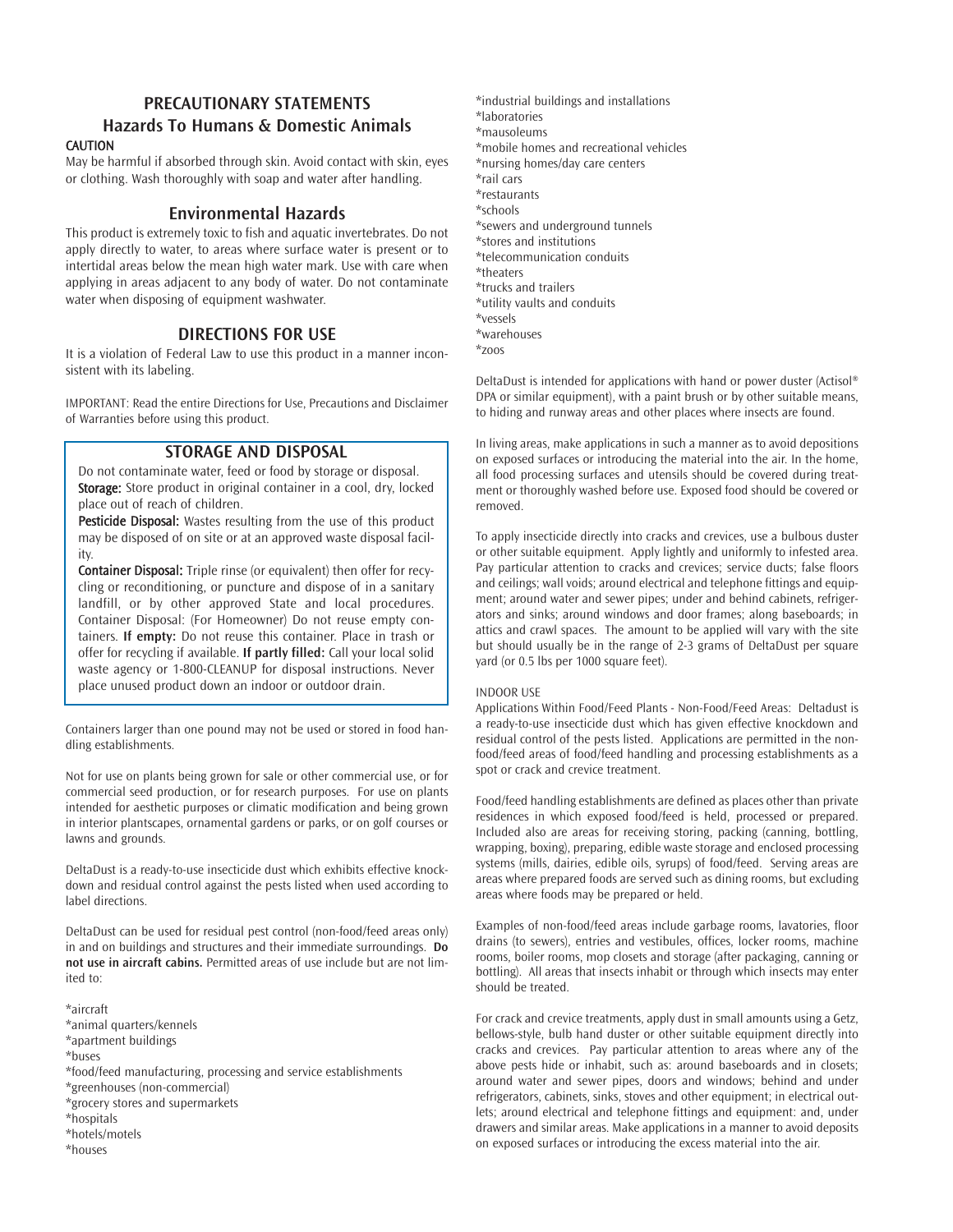DeltaDust may also be applied as a void treatment using suitable equipment, as mentioned above, including Actisol® DPA equipment. Be sure to thoroughly treat service ducts, false floors and ceilings, wall voids, attics and crawl spaces. The amount of dust to be applied will vary with the site but should usually be in the range of 2-3 grams per square yard (or 0.5 lbs per 1000 square feet).

ANTS, BOXELDER BUGS, COCKROACHES (INCLUDING BOTH RESISTANT AND NON-RESISTANT STRAINS), CRICKETS, FLEAS, FIREBRATS AND SILVERFISH: Apply DeltaDust thoroughly to all areas where these pests crawl and hide, especially in those areas described above. For *ants,* apply to ant trails, around doors and windows and other places where ants enter premises.

TERMITES, CARPENTER ANTS AND CARPENTER BEES: Apply to voids or channels in damaged wooden members of a structure; to cracks, spaces or bearing joints between wooden members of a structure; or between such members and the foundation; and in locations vulnerable to termite attack. Drilling may be necessary prior to applying Deltadust in these locations, but it must be recognized that such drilling and treating of timber in a particular location may not result in complete coverage of infested and vulnerable voids or galleries. Drilling Directly overhead with subsequent application of DeltaDust should be avoided. DeltaDust can be applied in attics and crawl spaces to prevent entry of drywood and formosan termites at a rate of 0.5 lb per 1000 square feet of floor area. In these treatments, all vents and blowers should be closed. Inspect at 6 months and one year to insure that colony has been killed. Retreat if necessary.The purpose of such applications of DeltaDust is to kill workers or winged forms which may be present in the treated channels at the time of treatment and to impart a temporary resistance at these places to attack which may aid in the prevention of immediate reinfestation. Such applications are not a substitute for mechanical alteration, soil treatment or foundation treatment but merely a supplement. This supplemental treatment can be particularly supportive of new construction.

CENTIPEDES, GROUND BEETLES, MILLIPEDES, SCORPIONS, SPIDERS AND SOWBUGS: Apply DeltaDust along and behind baseboards, to window and door frames, corners, pipes, storage locations, attics, crawl spaces, and other areas which these pests may enter or crawl.

WASPS AND BEES: It is generally advisable to treat wasp and bee nests in the evening when insects are less active and have returned to the nest. Wear protective clothing if deemed necessary to avoid stings. Using hand or power duster (Actisol® or similar equipment) or other suitable means, with extension tubes if necessary, thoroughly dust nest, entrance and surrounding areas where insects alight. Nests in wall voids can be located by listening with your ear against the wall. Drill a hole in the area, blow dust in and reseal. For ground wasps, dust entrance and surrounding areas. For best results check nests carefully one or two days after treatment to ensure complete kill, then remove and destroy nest to prevent emergence of newlyhatched insects. If removal is not feasible, retreat the nest, if necessary. Do not use this product to treat overhead nests.

WEBBING CLOTHES MOTHS: Use Deltadust as a crack and crevice treatment in closets and other storage areas where these pests are found. This is an adjunct treatment and will not control moth larvae already on the clothes. DO NOT apply this product directly to clothing.

CARPET BEETLES (BLACK, FURNITURE, COMMON AND VARIED): Dust where these insects are found, for example: on and under edges of floor coverings, around baseboards, under rugs and furniture, and in closets.

BEDBUGS: Apply DeltaDust thoroughly to all areas where these pests are typically found including: folds and tufts of mattresses, coils of springs, cracks and hollow posts of bedsteads, upholstery of chairs and sofas, picture frame moldings and all cracks and crevices in the room should be treated. Allow powder to remain in contact with surface for 4-6 hours. Thoroughly vacuum treated areas, dispose of vacuum bag and place clean linens on bed.

STORED PRODUCT PESTS: To aid in the control of the exposed stages of: cadelles merchant grain beetles cheese mites red flour beetles cigarette beetles rice weevils confused flour beetles rusty grain beetles dark meal worms saw-toothed grain beetles drugstore beetles spider beetles grain mites tobacco moths granary weevils yellow meal worms lesser grain borers

Clean up waste materials, dust, dirt and other debris. Thoroughly treat floors, walls and other surfaces in storage and handling areas. Apply dust in cracks and crevices, behind and under cupboards, and other difficult to reach areas where insects may hide. DO NOT apply directly on food/feed, utensils or on areas where food/feed is stored.

ORNAMENTAL PLANT PESTS

| leafrollers       |
|-------------------|
| orange tortrix    |
| periodical cicada |
| plant bugs        |
| rose chafer       |
|                   |
| rose midges       |
| rose slugs        |
| tent caterpillars |
| thrips            |
| weevils           |
|                   |

SHRUBS AND ORNAMENTALS: Apply when insects or their damage first appear and repeat at weekly intervals or as necessary. Apply 8 ounces per 1000 square feet; or thoroughly apply to place a thin layer of dust on both upper and lower sides of leaves, stems and flowers.

ROSES, PETUNIAS, CHRYSANTHEMUMS, GERANIUMS, CARNATIONS AND OTHER RELATED FLOWERS: To control many leaf and flower chewing insects, apply as soon as the insect appears and repeat at 7 day intervals or as long as insects continue to appear. Apply a thin layer of dust on both upper and lower sides of leaves, stems and flowers.

#### OUTDOOR USE

PERIMETER TREATMENT: Use DeltaDust as a residual treatment for control of *ants, bees, centipedes, cockroaches, crickets, firebrats, fleas, ground beetles, millipedes, scorpions, silverfish, slugs, sowbugs, spiders, ticks* and *wasps*. Make a residual treatment around windows and doors, porches, screens, eaves, patios, garages, under stairways, in crawl spaces and other areas where pests hide. To help prevent the invasion of buildings and structures by these pests, apply thoroughly and uniformly to the foundation and crawl spaces where pests are active and may find entrance.

SEWER TREATMENT: Cockroach infestations in sanitary sewers may be treated with DeltaDust to provide quick knockdown and short-term population suppression. When treating sewers, one manhole per 200 linear feet should be treated. Treatments are made by removing the manhole cover and replacing with a disc of plywood bored to receive the typical flexible hose from portable or truck-mounted ventilating equipment. Apply 1-2 ounces of dust into the ventilating air to be dispersed quickly and thoroughly through the system.

TELECOMMUNICATION TREATMENT: Apply Deltadust into telecommunication conduits, cracks and crevices, junction boxes, etc. using suitable application equipment (such as Actisol® DPA Duster, or other types of application equipment capable of applying the proper amount). The amount of Deltadust to be applied will vary, but should usually be approximately 1 gram of dust per cubic foot of conduit. [To calculate cubic feet, use the following equation: